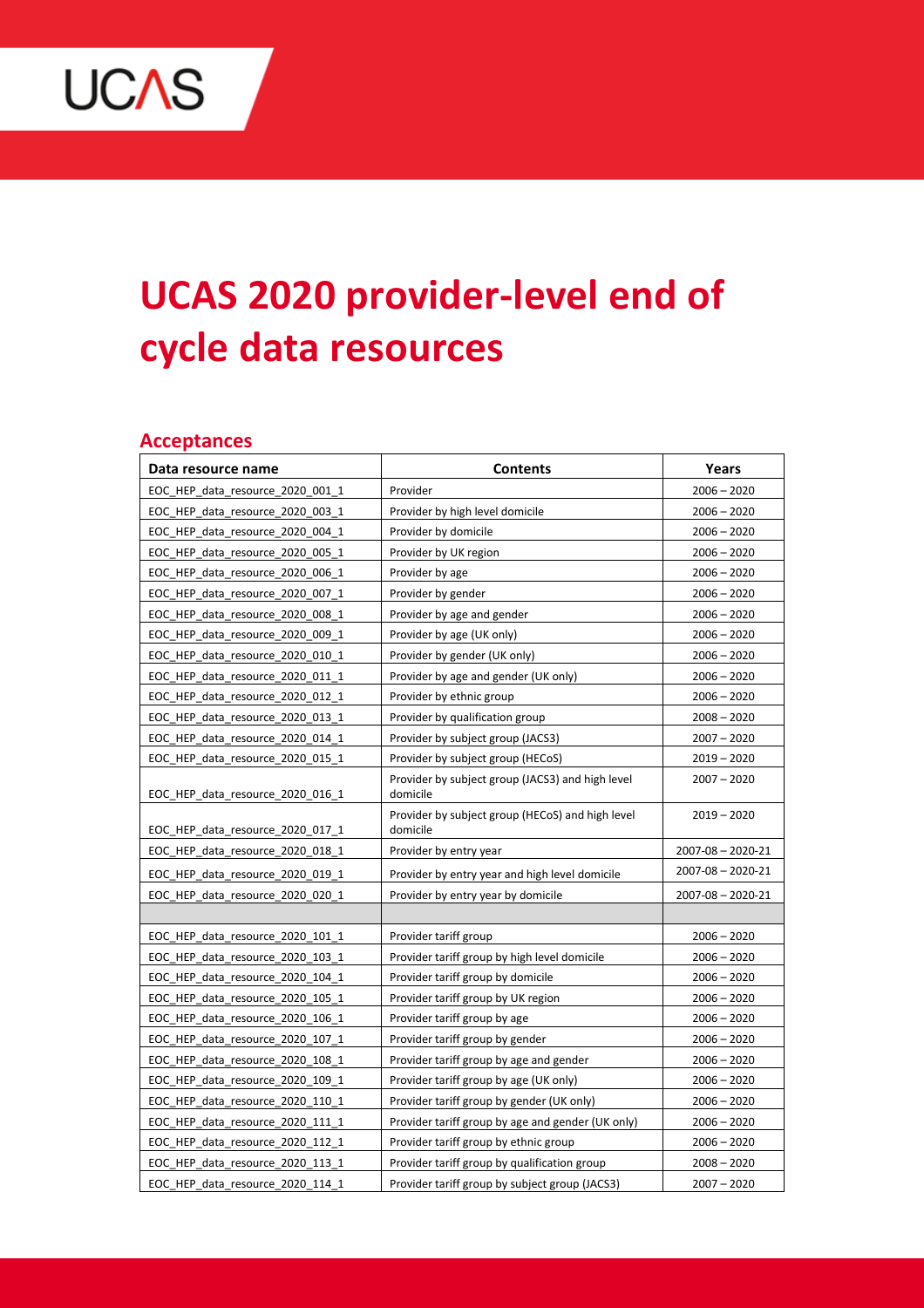| EOC HEP data resource 2020 115 1 | Provider tariff group by subject group (HECoS)                            | $2019 - 2020$           |
|----------------------------------|---------------------------------------------------------------------------|-------------------------|
| EOC HEP data resource 2020 116 1 | Provider tariff group by subject group (JACS3) and<br>high level domicile | $2007 - 2020$           |
| EOC_HEP_data_resource_2020_117_1 | Provider tariff group by subject group (HECoS) and<br>high level domicile | $2019 - 2020$           |
| EOC HEP data resource 2020 118 1 | Provider tariff group by entry year                                       | $2007 - 08 - 2020 - 21$ |
| EOC HEP data resource 2020 119 1 | Provider tariff group by entry year and high level<br>domicile            | $2007 - 08 - 2020 - 21$ |
| EOC HEP data resource 2020 120 1 | Provider tariff group by entry year by domicile                           | $2007 - 08 - 2020 - 21$ |
|                                  |                                                                           |                         |
| EOC_HEP_data_resource_2020_201_1 | Provider country                                                          | $2006 - 2020$           |
| EOC HEP data resource 2020 203 1 | Provider country by high level domicile                                   | $2006 - 2020$           |
| EOC HEP data resource 2020 204 1 | Provider country by domicile                                              | $2006 - 2020$           |
| EOC HEP data resource 2020 205 1 | Provider country by UK region                                             | $2006 - 2020$           |
| EOC HEP data resource 2020 206 1 | Provider country by age                                                   | $2006 - 2020$           |
| EOC_HEP_data_resource_2020_207_1 | Provider country by gender                                                | $2006 - 2020$           |
| EOC HEP data resource 2020 208 1 | Provider country by age and gender                                        | $2006 - 2020$           |
| EOC HEP data resource 2020 209 1 | Provider country by age (UK only)                                         | $2006 - 2020$           |
| EOC HEP data resource 2020 210 1 | Provider country by gender (UK only)                                      | $2006 - 2020$           |
| EOC_HEP_data_resource_2020_211_1 | Provider country by age and gender (UK only)                              | $2006 - 2020$           |
| EOC_HEP_data_resource_2020_212_1 | Provider country by ethnic group                                          | $2006 - 2020$           |
| EOC HEP data resource 2020 213 1 | Provider country by qualification group                                   | $2008 - 2020$           |
| EOC_HEP_data_resource_2020_214_1 | Provider country by subject group (JACS3)                                 | $2007 - 2020$           |
| EOC HEP data resource 2020 215 1 | Provider country by subject group (HECoS)                                 | $2019 - 2020$           |
| EOC HEP data resource 2020 216 1 | Provider country by subject group (JACS3) and high<br>level domicile      | $2007 - 2020$           |
| EOC HEP data resource 2020 217 1 | Provider country by subject group (HECoS) and high<br>level domicile      | $2019 - 2020$           |
| EOC HEP data resource 2020 218 1 | Provider country by entry year                                            | $2007 - 08 - 2020 - 21$ |
| EOC HEP data resource 2020 219 1 | Provider country by entry year and high level<br>domicile                 | $2007 - 08 - 2020 - 21$ |
| EOC_HEP_data_resource_2020_220_1 | Provider country by entry year by domicile                                | $2007 - 08 - 2020 - 21$ |
|                                  |                                                                           |                         |
| EOC HEP data resource 2020 301 1 | Provider region                                                           | $2006 - 2020$           |
| EOC HEP data resource 2020 303 1 | Provider region by high level domicile                                    | $2006 - 2020$           |
| EOC_HEP_data_resource_2020_304_1 | Provider region by domicile                                               | $2006 - 2020$           |
| EOC HEP data resource 2020 305 1 | Provider region by UK region                                              | $2006 - 2020$           |
| EOC HEP data resource 2020 306 1 | Provider region by age                                                    | $2006 - 2020$           |
| EOC_HEP_data_resource_2020_307_1 | Provider region by gender                                                 | $2006 - 2020$           |
| EOC HEP data resource 2020 308 1 | Provider region by age and gender                                         | $2006 - 2020$           |
| EOC HEP data resource 2020 309 1 | Provider region by age (UK only)                                          | $2006 - 2020$           |
| EOC_HEP_data_resource_2020_310_1 | Provider region by gender (UK only)                                       | $2006 - 2020$           |
| EOC_HEP_data_resource_2020_311_1 | Provider region by age and gender (UK only)                               | $2006 - 2020$           |
| EOC_HEP_data_resource_2020_312_1 | Provider region by ethnic group                                           | $2006 - 2020$           |
| EOC HEP data resource 2020 313 1 | Provider region by qualification group                                    | $2008 - 2020$           |
| EOC HEP data resource 2020 314 1 | Provider region by subject group (JACS3)                                  | $2007 - 2020$           |
| EOC_HEP_data_resource_2020_315_1 | Provider region by subject group (HECoS)                                  | $2019 - 2020$           |
| EOC_HEP_data_resource_2020_316_1 | Provider region by subject group (JACS3) and high<br>level domicile       | $2007 - 2020$           |
| EOC_HEP_data_resource_2020_317_1 | Provider region by subject group (HECoS) and high<br>level domicile       | $2019 - 2020$           |
| EOC_HEP_data_resource_2020_318_1 | Provider region by entry year                                             | $2007 - 08 - 2020 - 21$ |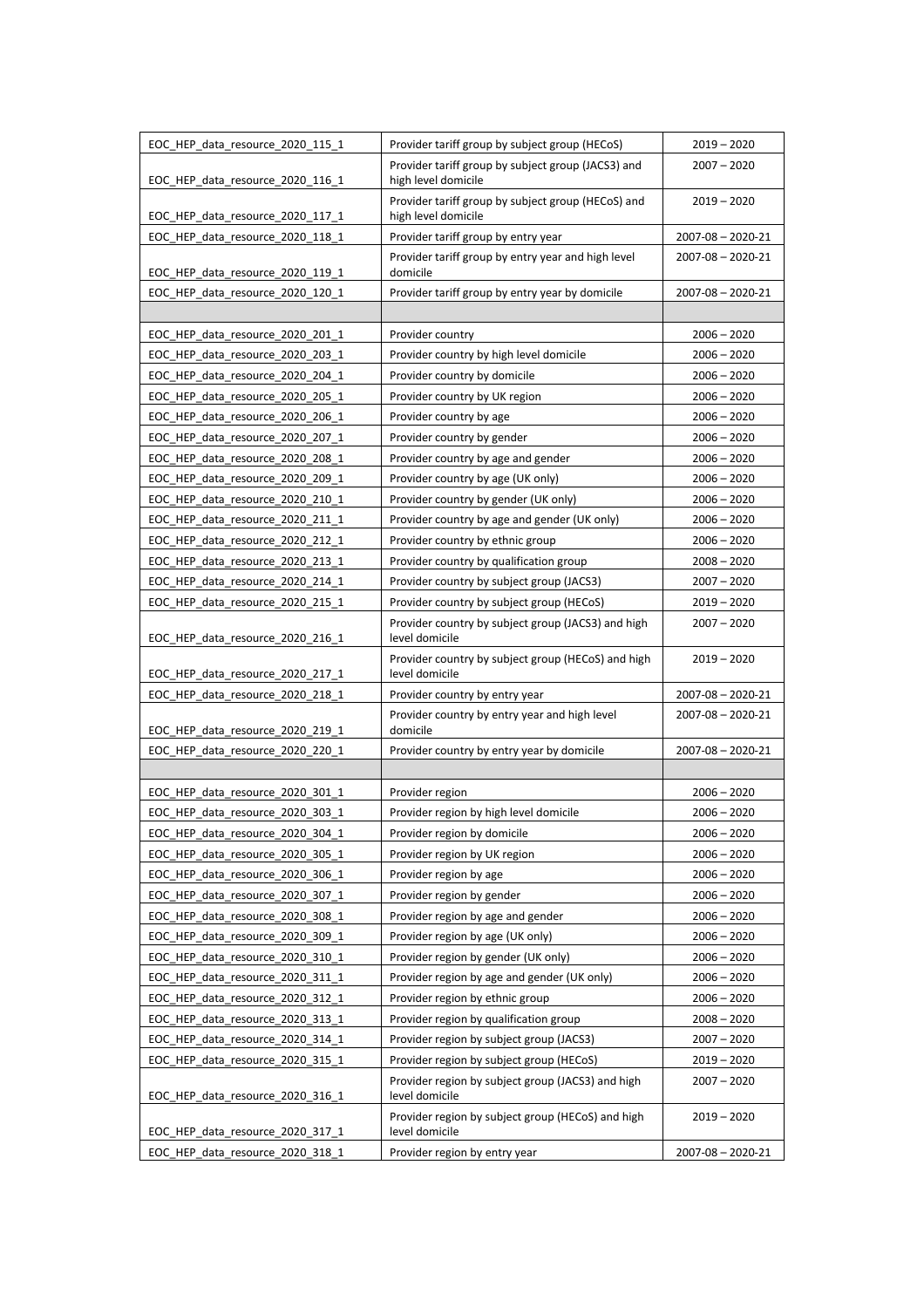| EOC HEP data resource 2020 319 1 | Provider region by entry year and high level<br>domicile | $2007 - 08 - 2020 - 21$ |
|----------------------------------|----------------------------------------------------------|-------------------------|
| EOC HEP data resource 2020 320 1 | Provider region by entry year by domicile                | $2007 - 08 - 2020 - 21$ |

## **Main scheme acceptances**

| $2006 - 2020$<br>EOC HEP data resource 2020 001 2<br>Provider<br>EOC HEP data resource 2020 003 2<br>Provider by high level domicile<br>$2006 - 2020$<br>EOC_HEP_data_resource_2020_004_2<br>Provider by domicile<br>$2006 - 2020$<br>EOC HEP data resource 2020 005 2<br>Provider by UK region<br>$2006 - 2020$<br>EOC_HEP_data_resource_2020_006_2<br>$2006 - 2020$<br>Provider by age<br>EOC HEP data resource 2020 007 2<br>Provider by gender<br>$2006 - 2020$<br>EOC HEP data resource 2020 008 2<br>Provider by age and gender<br>$2006 - 2020$<br>EOC HEP data resource 2020 009 2<br>Provider by age (UK only)<br>$2006 - 2020$<br>EOC HEP data resource 2020 010 2<br>Provider by gender (UK only)<br>$2006 - 2020$<br>$2006 - 2020$<br>EOC HEP data resource 2020 011 2<br>Provider by age and gender (UK only)<br>EOC_HEP_data_resource_2020_012_2<br>Provider by ethnic group<br>$2006 - 2020$<br>EOC HEP data resource 2020 013 2<br>Provider by qualification group<br>$2008 - 2020$<br>EOC HEP data resource 2020 014 2<br>Provider by subject group (JACS3)<br>$2007 - 2020$<br>$2019 - 2020$<br>EOC HEP data resource 2020 015 2<br>Provider by subject group (HECoS)<br>Provider by subject group (JACS3) and high level<br>$2007 - 2020$<br>EOC_HEP_data_resource_2020_016_2<br>domicile<br>$2019 - 2020$<br>Provider by subject group (HECoS) and high level<br>domicile<br>EOC_HEP_data_resource_2020_017_2<br>EOC HEP data resource 2020 018 2<br>Provider by entry year<br>$2007 - 08 - 2020 - 21$<br>2007-08 - 2020-21<br>EOC HEP data resource 2020 019 2<br>Provider by entry year and high level domicile<br>EOC HEP data resource 2020 020 2<br>Provider by entry year by domicile<br>2007-08 - 2020-21<br>EOC_HEP_data_resource_2020_101_2<br>Provider tariff group<br>$2006 - 2020$<br>EOC_HEP_data_resource_2020_103_2<br>Provider tariff group by high level domicile<br>$2006 - 2020$<br>EOC HEP data resource 2020 104 2<br>Provider tariff group by domicile<br>$2006 - 2020$<br>EOC HEP data resource 2020 105 2<br>$2006 - 2020$<br>Provider tariff group by UK region<br>EOC_HEP_data_resource_2020_106_2<br>Provider tariff group by age<br>$2006 - 2020$<br>EOC_HEP_data_resource_2020_107_2<br>Provider tariff group by gender<br>$2006 - 2020$<br>EOC HEP data resource 2020 108 2<br>Provider tariff group by age and gender<br>$2006 - 2020$<br>EOC_HEP_data_resource_2020_109_2<br>Provider tariff group by age (UK only)<br>$2006 - 2020$<br>EOC HEP data resource 2020 110 2<br>Provider tariff group by gender (UK only)<br>$2006 - 2020$<br>EOC HEP data resource 2020 111 2<br>Provider tariff group by age and gender (UK only)<br>$2006 - 2020$<br>EOC HEP data resource 2020 112 2<br>Provider tariff group by ethnic group<br>$2006 - 2020$<br>EOC_HEP_data_resource_2020_113_2<br>Provider tariff group by qualification group<br>$2008 - 2020$<br>EOC HEP data resource 2020 114 2<br>Provider tariff group by subject group (JACS3)<br>$2007 - 2020$<br>Provider tariff group by subject group (HECoS)<br>EOC HEP data resource 2020 115 2<br>$2019 - 2020$<br>Provider tariff group by subject group (JACS3) and<br>$2007 - 2020$<br>EOC HEP data resource 2020 116 2<br>high level domicile<br>Provider tariff group by subject group (HECoS) and<br>$2019 - 2020$<br>EOC HEP data resource 2020 117 2<br>high level domicile<br>EOC_HEP_data_resource_2020_118_2<br>Provider tariff group by entry year<br>$2007 - 08 - 2020 - 21$<br>Provider tariff group by entry year and high level<br>$2007 - 08 - 2020 - 21$<br>EOC_HEP_data_resource_2020_119_2<br>domicile<br>EOC HEP data resource 2020 120 2<br>Provider tariff group by entry year by domicile<br>$2007 - 08 - 2020 - 21$ | Data resource name | <b>Contents</b> | Years |
|----------------------------------------------------------------------------------------------------------------------------------------------------------------------------------------------------------------------------------------------------------------------------------------------------------------------------------------------------------------------------------------------------------------------------------------------------------------------------------------------------------------------------------------------------------------------------------------------------------------------------------------------------------------------------------------------------------------------------------------------------------------------------------------------------------------------------------------------------------------------------------------------------------------------------------------------------------------------------------------------------------------------------------------------------------------------------------------------------------------------------------------------------------------------------------------------------------------------------------------------------------------------------------------------------------------------------------------------------------------------------------------------------------------------------------------------------------------------------------------------------------------------------------------------------------------------------------------------------------------------------------------------------------------------------------------------------------------------------------------------------------------------------------------------------------------------------------------------------------------------------------------------------------------------------------------------------------------------------------------------------------------------------------------------------------------------------------------------------------------------------------------------------------------------------------------------------------------------------------------------------------------------------------------------------------------------------------------------------------------------------------------------------------------------------------------------------------------------------------------------------------------------------------------------------------------------------------------------------------------------------------------------------------------------------------------------------------------------------------------------------------------------------------------------------------------------------------------------------------------------------------------------------------------------------------------------------------------------------------------------------------------------------------------------------------------------------------------------------------------------------------------------------------------------------------------------------------------------------------------------------------------------------------------------------------------------------------------------------------------------------------------------------------------------------------------------------------------------------------------------------------------------------------------------------------------------------------------------------------------------------------------------------------------------------------------------------------------------------------------------------|--------------------|-----------------|-------|
|                                                                                                                                                                                                                                                                                                                                                                                                                                                                                                                                                                                                                                                                                                                                                                                                                                                                                                                                                                                                                                                                                                                                                                                                                                                                                                                                                                                                                                                                                                                                                                                                                                                                                                                                                                                                                                                                                                                                                                                                                                                                                                                                                                                                                                                                                                                                                                                                                                                                                                                                                                                                                                                                                                                                                                                                                                                                                                                                                                                                                                                                                                                                                                                                                                                                                                                                                                                                                                                                                                                                                                                                                                                                                                                                                    |                    |                 |       |
|                                                                                                                                                                                                                                                                                                                                                                                                                                                                                                                                                                                                                                                                                                                                                                                                                                                                                                                                                                                                                                                                                                                                                                                                                                                                                                                                                                                                                                                                                                                                                                                                                                                                                                                                                                                                                                                                                                                                                                                                                                                                                                                                                                                                                                                                                                                                                                                                                                                                                                                                                                                                                                                                                                                                                                                                                                                                                                                                                                                                                                                                                                                                                                                                                                                                                                                                                                                                                                                                                                                                                                                                                                                                                                                                                    |                    |                 |       |
|                                                                                                                                                                                                                                                                                                                                                                                                                                                                                                                                                                                                                                                                                                                                                                                                                                                                                                                                                                                                                                                                                                                                                                                                                                                                                                                                                                                                                                                                                                                                                                                                                                                                                                                                                                                                                                                                                                                                                                                                                                                                                                                                                                                                                                                                                                                                                                                                                                                                                                                                                                                                                                                                                                                                                                                                                                                                                                                                                                                                                                                                                                                                                                                                                                                                                                                                                                                                                                                                                                                                                                                                                                                                                                                                                    |                    |                 |       |
|                                                                                                                                                                                                                                                                                                                                                                                                                                                                                                                                                                                                                                                                                                                                                                                                                                                                                                                                                                                                                                                                                                                                                                                                                                                                                                                                                                                                                                                                                                                                                                                                                                                                                                                                                                                                                                                                                                                                                                                                                                                                                                                                                                                                                                                                                                                                                                                                                                                                                                                                                                                                                                                                                                                                                                                                                                                                                                                                                                                                                                                                                                                                                                                                                                                                                                                                                                                                                                                                                                                                                                                                                                                                                                                                                    |                    |                 |       |
|                                                                                                                                                                                                                                                                                                                                                                                                                                                                                                                                                                                                                                                                                                                                                                                                                                                                                                                                                                                                                                                                                                                                                                                                                                                                                                                                                                                                                                                                                                                                                                                                                                                                                                                                                                                                                                                                                                                                                                                                                                                                                                                                                                                                                                                                                                                                                                                                                                                                                                                                                                                                                                                                                                                                                                                                                                                                                                                                                                                                                                                                                                                                                                                                                                                                                                                                                                                                                                                                                                                                                                                                                                                                                                                                                    |                    |                 |       |
|                                                                                                                                                                                                                                                                                                                                                                                                                                                                                                                                                                                                                                                                                                                                                                                                                                                                                                                                                                                                                                                                                                                                                                                                                                                                                                                                                                                                                                                                                                                                                                                                                                                                                                                                                                                                                                                                                                                                                                                                                                                                                                                                                                                                                                                                                                                                                                                                                                                                                                                                                                                                                                                                                                                                                                                                                                                                                                                                                                                                                                                                                                                                                                                                                                                                                                                                                                                                                                                                                                                                                                                                                                                                                                                                                    |                    |                 |       |
|                                                                                                                                                                                                                                                                                                                                                                                                                                                                                                                                                                                                                                                                                                                                                                                                                                                                                                                                                                                                                                                                                                                                                                                                                                                                                                                                                                                                                                                                                                                                                                                                                                                                                                                                                                                                                                                                                                                                                                                                                                                                                                                                                                                                                                                                                                                                                                                                                                                                                                                                                                                                                                                                                                                                                                                                                                                                                                                                                                                                                                                                                                                                                                                                                                                                                                                                                                                                                                                                                                                                                                                                                                                                                                                                                    |                    |                 |       |
|                                                                                                                                                                                                                                                                                                                                                                                                                                                                                                                                                                                                                                                                                                                                                                                                                                                                                                                                                                                                                                                                                                                                                                                                                                                                                                                                                                                                                                                                                                                                                                                                                                                                                                                                                                                                                                                                                                                                                                                                                                                                                                                                                                                                                                                                                                                                                                                                                                                                                                                                                                                                                                                                                                                                                                                                                                                                                                                                                                                                                                                                                                                                                                                                                                                                                                                                                                                                                                                                                                                                                                                                                                                                                                                                                    |                    |                 |       |
|                                                                                                                                                                                                                                                                                                                                                                                                                                                                                                                                                                                                                                                                                                                                                                                                                                                                                                                                                                                                                                                                                                                                                                                                                                                                                                                                                                                                                                                                                                                                                                                                                                                                                                                                                                                                                                                                                                                                                                                                                                                                                                                                                                                                                                                                                                                                                                                                                                                                                                                                                                                                                                                                                                                                                                                                                                                                                                                                                                                                                                                                                                                                                                                                                                                                                                                                                                                                                                                                                                                                                                                                                                                                                                                                                    |                    |                 |       |
|                                                                                                                                                                                                                                                                                                                                                                                                                                                                                                                                                                                                                                                                                                                                                                                                                                                                                                                                                                                                                                                                                                                                                                                                                                                                                                                                                                                                                                                                                                                                                                                                                                                                                                                                                                                                                                                                                                                                                                                                                                                                                                                                                                                                                                                                                                                                                                                                                                                                                                                                                                                                                                                                                                                                                                                                                                                                                                                                                                                                                                                                                                                                                                                                                                                                                                                                                                                                                                                                                                                                                                                                                                                                                                                                                    |                    |                 |       |
|                                                                                                                                                                                                                                                                                                                                                                                                                                                                                                                                                                                                                                                                                                                                                                                                                                                                                                                                                                                                                                                                                                                                                                                                                                                                                                                                                                                                                                                                                                                                                                                                                                                                                                                                                                                                                                                                                                                                                                                                                                                                                                                                                                                                                                                                                                                                                                                                                                                                                                                                                                                                                                                                                                                                                                                                                                                                                                                                                                                                                                                                                                                                                                                                                                                                                                                                                                                                                                                                                                                                                                                                                                                                                                                                                    |                    |                 |       |
|                                                                                                                                                                                                                                                                                                                                                                                                                                                                                                                                                                                                                                                                                                                                                                                                                                                                                                                                                                                                                                                                                                                                                                                                                                                                                                                                                                                                                                                                                                                                                                                                                                                                                                                                                                                                                                                                                                                                                                                                                                                                                                                                                                                                                                                                                                                                                                                                                                                                                                                                                                                                                                                                                                                                                                                                                                                                                                                                                                                                                                                                                                                                                                                                                                                                                                                                                                                                                                                                                                                                                                                                                                                                                                                                                    |                    |                 |       |
|                                                                                                                                                                                                                                                                                                                                                                                                                                                                                                                                                                                                                                                                                                                                                                                                                                                                                                                                                                                                                                                                                                                                                                                                                                                                                                                                                                                                                                                                                                                                                                                                                                                                                                                                                                                                                                                                                                                                                                                                                                                                                                                                                                                                                                                                                                                                                                                                                                                                                                                                                                                                                                                                                                                                                                                                                                                                                                                                                                                                                                                                                                                                                                                                                                                                                                                                                                                                                                                                                                                                                                                                                                                                                                                                                    |                    |                 |       |
|                                                                                                                                                                                                                                                                                                                                                                                                                                                                                                                                                                                                                                                                                                                                                                                                                                                                                                                                                                                                                                                                                                                                                                                                                                                                                                                                                                                                                                                                                                                                                                                                                                                                                                                                                                                                                                                                                                                                                                                                                                                                                                                                                                                                                                                                                                                                                                                                                                                                                                                                                                                                                                                                                                                                                                                                                                                                                                                                                                                                                                                                                                                                                                                                                                                                                                                                                                                                                                                                                                                                                                                                                                                                                                                                                    |                    |                 |       |
|                                                                                                                                                                                                                                                                                                                                                                                                                                                                                                                                                                                                                                                                                                                                                                                                                                                                                                                                                                                                                                                                                                                                                                                                                                                                                                                                                                                                                                                                                                                                                                                                                                                                                                                                                                                                                                                                                                                                                                                                                                                                                                                                                                                                                                                                                                                                                                                                                                                                                                                                                                                                                                                                                                                                                                                                                                                                                                                                                                                                                                                                                                                                                                                                                                                                                                                                                                                                                                                                                                                                                                                                                                                                                                                                                    |                    |                 |       |
|                                                                                                                                                                                                                                                                                                                                                                                                                                                                                                                                                                                                                                                                                                                                                                                                                                                                                                                                                                                                                                                                                                                                                                                                                                                                                                                                                                                                                                                                                                                                                                                                                                                                                                                                                                                                                                                                                                                                                                                                                                                                                                                                                                                                                                                                                                                                                                                                                                                                                                                                                                                                                                                                                                                                                                                                                                                                                                                                                                                                                                                                                                                                                                                                                                                                                                                                                                                                                                                                                                                                                                                                                                                                                                                                                    |                    |                 |       |
|                                                                                                                                                                                                                                                                                                                                                                                                                                                                                                                                                                                                                                                                                                                                                                                                                                                                                                                                                                                                                                                                                                                                                                                                                                                                                                                                                                                                                                                                                                                                                                                                                                                                                                                                                                                                                                                                                                                                                                                                                                                                                                                                                                                                                                                                                                                                                                                                                                                                                                                                                                                                                                                                                                                                                                                                                                                                                                                                                                                                                                                                                                                                                                                                                                                                                                                                                                                                                                                                                                                                                                                                                                                                                                                                                    |                    |                 |       |
|                                                                                                                                                                                                                                                                                                                                                                                                                                                                                                                                                                                                                                                                                                                                                                                                                                                                                                                                                                                                                                                                                                                                                                                                                                                                                                                                                                                                                                                                                                                                                                                                                                                                                                                                                                                                                                                                                                                                                                                                                                                                                                                                                                                                                                                                                                                                                                                                                                                                                                                                                                                                                                                                                                                                                                                                                                                                                                                                                                                                                                                                                                                                                                                                                                                                                                                                                                                                                                                                                                                                                                                                                                                                                                                                                    |                    |                 |       |
|                                                                                                                                                                                                                                                                                                                                                                                                                                                                                                                                                                                                                                                                                                                                                                                                                                                                                                                                                                                                                                                                                                                                                                                                                                                                                                                                                                                                                                                                                                                                                                                                                                                                                                                                                                                                                                                                                                                                                                                                                                                                                                                                                                                                                                                                                                                                                                                                                                                                                                                                                                                                                                                                                                                                                                                                                                                                                                                                                                                                                                                                                                                                                                                                                                                                                                                                                                                                                                                                                                                                                                                                                                                                                                                                                    |                    |                 |       |
|                                                                                                                                                                                                                                                                                                                                                                                                                                                                                                                                                                                                                                                                                                                                                                                                                                                                                                                                                                                                                                                                                                                                                                                                                                                                                                                                                                                                                                                                                                                                                                                                                                                                                                                                                                                                                                                                                                                                                                                                                                                                                                                                                                                                                                                                                                                                                                                                                                                                                                                                                                                                                                                                                                                                                                                                                                                                                                                                                                                                                                                                                                                                                                                                                                                                                                                                                                                                                                                                                                                                                                                                                                                                                                                                                    |                    |                 |       |
|                                                                                                                                                                                                                                                                                                                                                                                                                                                                                                                                                                                                                                                                                                                                                                                                                                                                                                                                                                                                                                                                                                                                                                                                                                                                                                                                                                                                                                                                                                                                                                                                                                                                                                                                                                                                                                                                                                                                                                                                                                                                                                                                                                                                                                                                                                                                                                                                                                                                                                                                                                                                                                                                                                                                                                                                                                                                                                                                                                                                                                                                                                                                                                                                                                                                                                                                                                                                                                                                                                                                                                                                                                                                                                                                                    |                    |                 |       |
|                                                                                                                                                                                                                                                                                                                                                                                                                                                                                                                                                                                                                                                                                                                                                                                                                                                                                                                                                                                                                                                                                                                                                                                                                                                                                                                                                                                                                                                                                                                                                                                                                                                                                                                                                                                                                                                                                                                                                                                                                                                                                                                                                                                                                                                                                                                                                                                                                                                                                                                                                                                                                                                                                                                                                                                                                                                                                                                                                                                                                                                                                                                                                                                                                                                                                                                                                                                                                                                                                                                                                                                                                                                                                                                                                    |                    |                 |       |
|                                                                                                                                                                                                                                                                                                                                                                                                                                                                                                                                                                                                                                                                                                                                                                                                                                                                                                                                                                                                                                                                                                                                                                                                                                                                                                                                                                                                                                                                                                                                                                                                                                                                                                                                                                                                                                                                                                                                                                                                                                                                                                                                                                                                                                                                                                                                                                                                                                                                                                                                                                                                                                                                                                                                                                                                                                                                                                                                                                                                                                                                                                                                                                                                                                                                                                                                                                                                                                                                                                                                                                                                                                                                                                                                                    |                    |                 |       |
|                                                                                                                                                                                                                                                                                                                                                                                                                                                                                                                                                                                                                                                                                                                                                                                                                                                                                                                                                                                                                                                                                                                                                                                                                                                                                                                                                                                                                                                                                                                                                                                                                                                                                                                                                                                                                                                                                                                                                                                                                                                                                                                                                                                                                                                                                                                                                                                                                                                                                                                                                                                                                                                                                                                                                                                                                                                                                                                                                                                                                                                                                                                                                                                                                                                                                                                                                                                                                                                                                                                                                                                                                                                                                                                                                    |                    |                 |       |
|                                                                                                                                                                                                                                                                                                                                                                                                                                                                                                                                                                                                                                                                                                                                                                                                                                                                                                                                                                                                                                                                                                                                                                                                                                                                                                                                                                                                                                                                                                                                                                                                                                                                                                                                                                                                                                                                                                                                                                                                                                                                                                                                                                                                                                                                                                                                                                                                                                                                                                                                                                                                                                                                                                                                                                                                                                                                                                                                                                                                                                                                                                                                                                                                                                                                                                                                                                                                                                                                                                                                                                                                                                                                                                                                                    |                    |                 |       |
|                                                                                                                                                                                                                                                                                                                                                                                                                                                                                                                                                                                                                                                                                                                                                                                                                                                                                                                                                                                                                                                                                                                                                                                                                                                                                                                                                                                                                                                                                                                                                                                                                                                                                                                                                                                                                                                                                                                                                                                                                                                                                                                                                                                                                                                                                                                                                                                                                                                                                                                                                                                                                                                                                                                                                                                                                                                                                                                                                                                                                                                                                                                                                                                                                                                                                                                                                                                                                                                                                                                                                                                                                                                                                                                                                    |                    |                 |       |
|                                                                                                                                                                                                                                                                                                                                                                                                                                                                                                                                                                                                                                                                                                                                                                                                                                                                                                                                                                                                                                                                                                                                                                                                                                                                                                                                                                                                                                                                                                                                                                                                                                                                                                                                                                                                                                                                                                                                                                                                                                                                                                                                                                                                                                                                                                                                                                                                                                                                                                                                                                                                                                                                                                                                                                                                                                                                                                                                                                                                                                                                                                                                                                                                                                                                                                                                                                                                                                                                                                                                                                                                                                                                                                                                                    |                    |                 |       |
|                                                                                                                                                                                                                                                                                                                                                                                                                                                                                                                                                                                                                                                                                                                                                                                                                                                                                                                                                                                                                                                                                                                                                                                                                                                                                                                                                                                                                                                                                                                                                                                                                                                                                                                                                                                                                                                                                                                                                                                                                                                                                                                                                                                                                                                                                                                                                                                                                                                                                                                                                                                                                                                                                                                                                                                                                                                                                                                                                                                                                                                                                                                                                                                                                                                                                                                                                                                                                                                                                                                                                                                                                                                                                                                                                    |                    |                 |       |
|                                                                                                                                                                                                                                                                                                                                                                                                                                                                                                                                                                                                                                                                                                                                                                                                                                                                                                                                                                                                                                                                                                                                                                                                                                                                                                                                                                                                                                                                                                                                                                                                                                                                                                                                                                                                                                                                                                                                                                                                                                                                                                                                                                                                                                                                                                                                                                                                                                                                                                                                                                                                                                                                                                                                                                                                                                                                                                                                                                                                                                                                                                                                                                                                                                                                                                                                                                                                                                                                                                                                                                                                                                                                                                                                                    |                    |                 |       |
|                                                                                                                                                                                                                                                                                                                                                                                                                                                                                                                                                                                                                                                                                                                                                                                                                                                                                                                                                                                                                                                                                                                                                                                                                                                                                                                                                                                                                                                                                                                                                                                                                                                                                                                                                                                                                                                                                                                                                                                                                                                                                                                                                                                                                                                                                                                                                                                                                                                                                                                                                                                                                                                                                                                                                                                                                                                                                                                                                                                                                                                                                                                                                                                                                                                                                                                                                                                                                                                                                                                                                                                                                                                                                                                                                    |                    |                 |       |
|                                                                                                                                                                                                                                                                                                                                                                                                                                                                                                                                                                                                                                                                                                                                                                                                                                                                                                                                                                                                                                                                                                                                                                                                                                                                                                                                                                                                                                                                                                                                                                                                                                                                                                                                                                                                                                                                                                                                                                                                                                                                                                                                                                                                                                                                                                                                                                                                                                                                                                                                                                                                                                                                                                                                                                                                                                                                                                                                                                                                                                                                                                                                                                                                                                                                                                                                                                                                                                                                                                                                                                                                                                                                                                                                                    |                    |                 |       |
|                                                                                                                                                                                                                                                                                                                                                                                                                                                                                                                                                                                                                                                                                                                                                                                                                                                                                                                                                                                                                                                                                                                                                                                                                                                                                                                                                                                                                                                                                                                                                                                                                                                                                                                                                                                                                                                                                                                                                                                                                                                                                                                                                                                                                                                                                                                                                                                                                                                                                                                                                                                                                                                                                                                                                                                                                                                                                                                                                                                                                                                                                                                                                                                                                                                                                                                                                                                                                                                                                                                                                                                                                                                                                                                                                    |                    |                 |       |
|                                                                                                                                                                                                                                                                                                                                                                                                                                                                                                                                                                                                                                                                                                                                                                                                                                                                                                                                                                                                                                                                                                                                                                                                                                                                                                                                                                                                                                                                                                                                                                                                                                                                                                                                                                                                                                                                                                                                                                                                                                                                                                                                                                                                                                                                                                                                                                                                                                                                                                                                                                                                                                                                                                                                                                                                                                                                                                                                                                                                                                                                                                                                                                                                                                                                                                                                                                                                                                                                                                                                                                                                                                                                                                                                                    |                    |                 |       |
|                                                                                                                                                                                                                                                                                                                                                                                                                                                                                                                                                                                                                                                                                                                                                                                                                                                                                                                                                                                                                                                                                                                                                                                                                                                                                                                                                                                                                                                                                                                                                                                                                                                                                                                                                                                                                                                                                                                                                                                                                                                                                                                                                                                                                                                                                                                                                                                                                                                                                                                                                                                                                                                                                                                                                                                                                                                                                                                                                                                                                                                                                                                                                                                                                                                                                                                                                                                                                                                                                                                                                                                                                                                                                                                                                    |                    |                 |       |
|                                                                                                                                                                                                                                                                                                                                                                                                                                                                                                                                                                                                                                                                                                                                                                                                                                                                                                                                                                                                                                                                                                                                                                                                                                                                                                                                                                                                                                                                                                                                                                                                                                                                                                                                                                                                                                                                                                                                                                                                                                                                                                                                                                                                                                                                                                                                                                                                                                                                                                                                                                                                                                                                                                                                                                                                                                                                                                                                                                                                                                                                                                                                                                                                                                                                                                                                                                                                                                                                                                                                                                                                                                                                                                                                                    |                    |                 |       |
|                                                                                                                                                                                                                                                                                                                                                                                                                                                                                                                                                                                                                                                                                                                                                                                                                                                                                                                                                                                                                                                                                                                                                                                                                                                                                                                                                                                                                                                                                                                                                                                                                                                                                                                                                                                                                                                                                                                                                                                                                                                                                                                                                                                                                                                                                                                                                                                                                                                                                                                                                                                                                                                                                                                                                                                                                                                                                                                                                                                                                                                                                                                                                                                                                                                                                                                                                                                                                                                                                                                                                                                                                                                                                                                                                    |                    |                 |       |
|                                                                                                                                                                                                                                                                                                                                                                                                                                                                                                                                                                                                                                                                                                                                                                                                                                                                                                                                                                                                                                                                                                                                                                                                                                                                                                                                                                                                                                                                                                                                                                                                                                                                                                                                                                                                                                                                                                                                                                                                                                                                                                                                                                                                                                                                                                                                                                                                                                                                                                                                                                                                                                                                                                                                                                                                                                                                                                                                                                                                                                                                                                                                                                                                                                                                                                                                                                                                                                                                                                                                                                                                                                                                                                                                                    |                    |                 |       |
|                                                                                                                                                                                                                                                                                                                                                                                                                                                                                                                                                                                                                                                                                                                                                                                                                                                                                                                                                                                                                                                                                                                                                                                                                                                                                                                                                                                                                                                                                                                                                                                                                                                                                                                                                                                                                                                                                                                                                                                                                                                                                                                                                                                                                                                                                                                                                                                                                                                                                                                                                                                                                                                                                                                                                                                                                                                                                                                                                                                                                                                                                                                                                                                                                                                                                                                                                                                                                                                                                                                                                                                                                                                                                                                                                    |                    |                 |       |
|                                                                                                                                                                                                                                                                                                                                                                                                                                                                                                                                                                                                                                                                                                                                                                                                                                                                                                                                                                                                                                                                                                                                                                                                                                                                                                                                                                                                                                                                                                                                                                                                                                                                                                                                                                                                                                                                                                                                                                                                                                                                                                                                                                                                                                                                                                                                                                                                                                                                                                                                                                                                                                                                                                                                                                                                                                                                                                                                                                                                                                                                                                                                                                                                                                                                                                                                                                                                                                                                                                                                                                                                                                                                                                                                                    |                    |                 |       |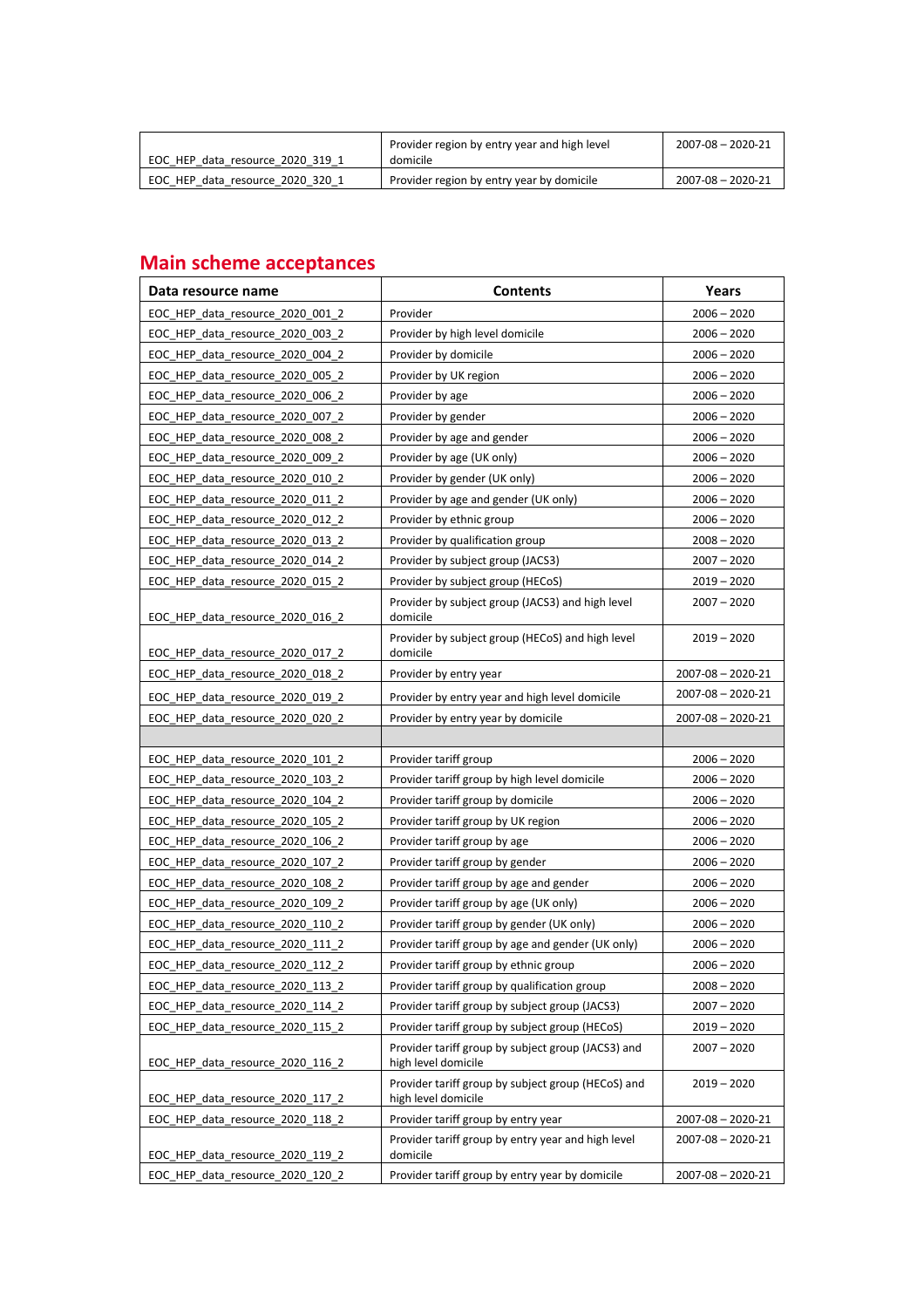| EOC HEP_data_resource_2020_201_2 | Provider country                                                     | $2006 - 2020$           |
|----------------------------------|----------------------------------------------------------------------|-------------------------|
| EOC HEP data resource 2020 203 2 | Provider country by high level domicile                              | $2006 - 2020$           |
| EOC HEP data resource 2020 204 2 | Provider country by domicile                                         | $2006 - 2020$           |
| EOC_HEP_data_resource_2020_205_2 | Provider country by UK region                                        | $2006 - 2020$           |
| EOC_HEP_data_resource_2020_206_2 | Provider country by age                                              | $2006 - 2020$           |
| EOC HEP data resource 2020 207 2 | Provider country by gender                                           | $2006 - 2020$           |
| EOC HEP data resource 2020 208 2 | Provider country by age and gender                                   | $2006 - 2020$           |
| EOC HEP data resource 2020 209 2 | Provider country by age (UK only)                                    | $2006 - 2020$           |
| EOC HEP data resource 2020 210 2 | Provider country by gender (UK only)                                 | $2006 - 2020$           |
| EOC_HEP_data_resource_2020_211_2 | Provider country by age and gender (UK only)                         | $2006 - 2020$           |
| EOC HEP data resource 2020 212 2 | Provider country by ethnic group                                     | $2006 - 2020$           |
| EOC HEP data resource 2020 213 2 | Provider country by qualification group                              | $2008 - 2020$           |
| EOC HEP data resource 2020 214 2 | Provider country by subject group (JACS3)                            | $2007 - 2020$           |
| EOC HEP data resource 2020 215 2 | Provider country by subject group (HECoS)                            | $2019 - 2020$           |
| EOC HEP data resource 2020 216 2 | Provider country by subject group (JACS3) and high<br>level domicile | $2007 - 2020$           |
| EOC HEP data resource 2020 217 2 | Provider country by subject group (HECoS) and high<br>level domicile | $2019 - 2020$           |
| EOC_HEP_data_resource_2020_218_2 | Provider country by entry year                                       | $2007 - 08 - 2020 - 21$ |
| EOC HEP data resource 2020 219 2 | Provider country by entry year and high level<br>domicile            | $2007 - 08 - 2020 - 21$ |
| EOC HEP data resource 2020 220 2 | Provider country by entry year by domicile                           | $2007 - 08 - 2020 - 21$ |
|                                  |                                                                      |                         |
|                                  |                                                                      |                         |
| EOC HEP data resource 2020 301 2 | Provider region                                                      | $2006 - 2020$           |
| EOC HEP data resource 2020 303 2 | Provider region by high level domicile                               | $2006 - 2020$           |
| EOC HEP data resource 2020 304 2 | Provider region by domicile                                          | $2006 - 2020$           |
| EOC HEP_data_resource_2020_305_2 | Provider region by UK region                                         | $2006 - 2020$           |
| EOC_HEP_data_resource_2020_306_2 | Provider region by age                                               | $2006 - 2020$           |
| EOC HEP data resource 2020 307 2 | Provider region by gender                                            | $2006 - 2020$           |
| EOC HEP data resource 2020 308 2 | Provider region by age and gender                                    | $2006 - 2020$           |
| EOC HEP data resource 2020 309 2 | Provider region by age (UK only)                                     | $2006 - 2020$           |
| EOC HEP data resource 2020 310 2 | Provider region by gender (UK only)                                  | $2006 - 2020$           |
| EOC_HEP_data_resource_2020_311_2 | Provider region by age and gender (UK only)                          | $2006 - 2020$           |
| EOC_HEP_data_resource_2020_312_2 | Provider region by ethnic group                                      | $2006 - 2020$           |
| EOC_HEP_data_resource_2020_313_2 | Provider region by qualification group                               | $2008 - 2020$           |
| EOC_HEP_data_resource_2020_314_2 | Provider region by subject group (JACS3)                             | $2007 - 2020$           |
| EOC HEP data resource 2020 315 2 | Provider region by subject group (HECoS)                             | $2019 - 2020$           |
| EOC_HEP_data_resource_2020_316_2 | Provider region by subject group (JACS3) and high<br>level domicile  | $2007 - 2020$           |
| EOC_HEP_data_resource_2020_317_2 | Provider region by subject group (HECoS) and high<br>level domicile  | $2019 - 2020$           |
| EOC_HEP_data_resource_2020_318_2 | Provider region by entry year                                        | $2007 - 08 - 2020 - 21$ |
| EOC_HEP_data_resource_2020_319_2 | Provider region by entry year and high level<br>domicile             | $2007 - 08 - 2020 - 21$ |

#### **Main scheme applications**

| Data resource name               | <b>Contents</b>                  | Years         |
|----------------------------------|----------------------------------|---------------|
| EOC HEP data resource 2020 001 3 | Provider                         | $2006 - 2020$ |
| EOC HEP data resource 2020 002 3 | Provider by application deadline | $2006 - 2020$ |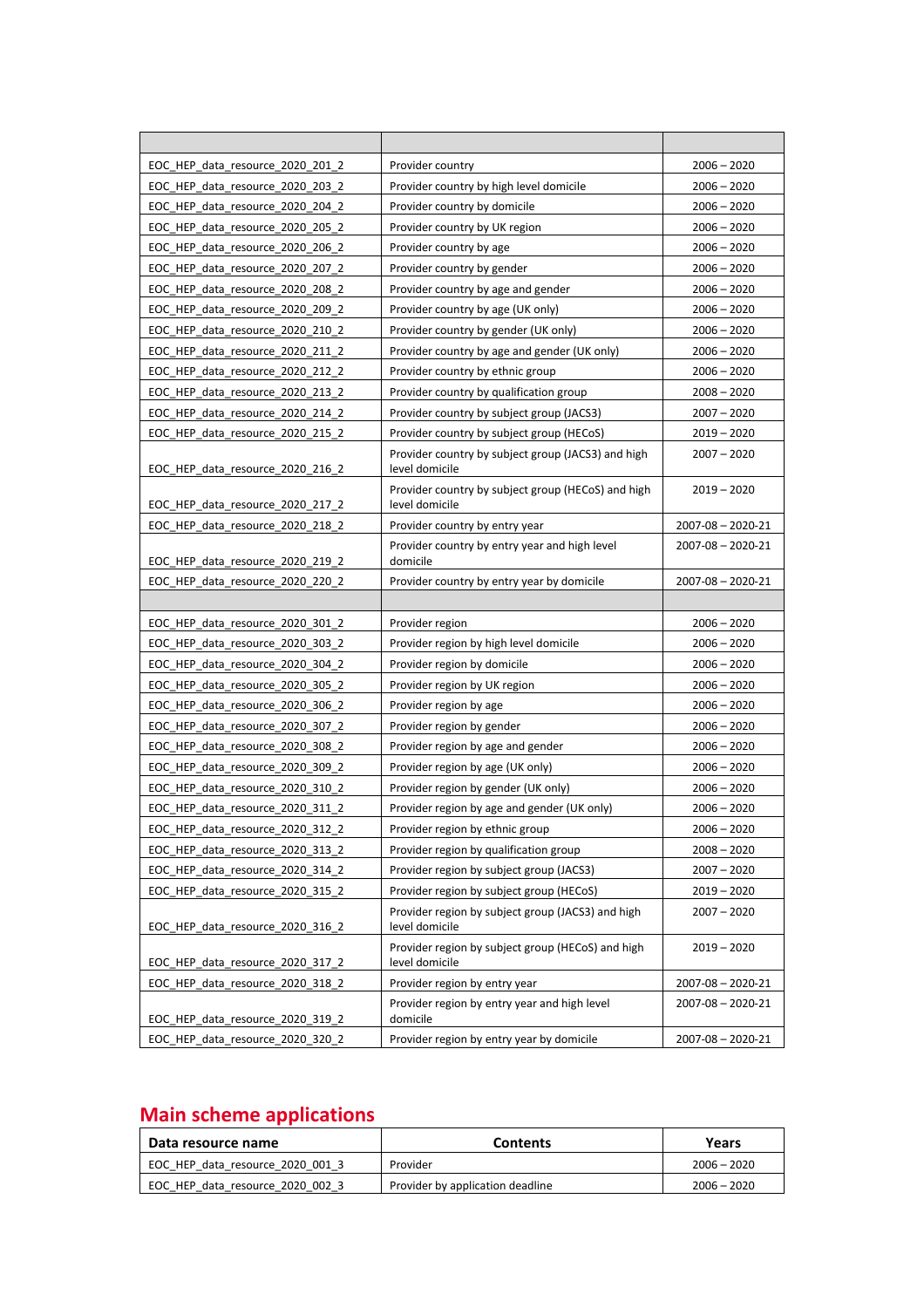| EOC HEP data resource 2020 003 3 | Provider by high level domicile                                           | $2006 - 2020$ |
|----------------------------------|---------------------------------------------------------------------------|---------------|
| EOC HEP data resource 2020 004 3 | Provider by domicile                                                      | $2006 - 2020$ |
| EOC HEP data resource 2020 005 3 | Provider by UK region                                                     | $2006 - 2020$ |
| EOC HEP data resource 2020 006 3 | Provider by age                                                           | $2006 - 2020$ |
| EOC HEP data resource 2020 007 3 | Provider by gender                                                        | $2006 - 2020$ |
| EOC_HEP_data_resource_2020_008_3 | Provider by age and gender                                                | $2006 - 2020$ |
| EOC HEP data resource 2020 009 3 | Provider by age (UK only)                                                 | $2006 - 2020$ |
| EOC HEP data resource 2020 010 3 | Provider by gender (UK only)                                              | $2006 - 2020$ |
| EOC HEP data resource 2020 011 3 | Provider by age and gender (UK only)                                      | $2006 - 2020$ |
| EOC_HEP_data_resource_2020_012_3 | Provider by ethnic group                                                  | $2006 - 2020$ |
| EOC HEP data resource 2020 013 3 | Provider by qualification group                                           | $2008 - 2020$ |
| EOC HEP data resource 2020 014 3 | Provider by subject group (JACS3)                                         | $2007 - 2020$ |
| EOC_HEP_data_resource_2020_015_3 | Provider by subject group (HECoS)                                         | $2019 - 2020$ |
| EOC HEP data resource 2020 016 3 | Provider by subject group (JACS3) and high level<br>domicile              | $2007 - 2020$ |
| EOC HEP data resource 2020 017 3 | Provider by subject group (HECoS) and high level<br>domicile              | $2019 - 2020$ |
|                                  |                                                                           |               |
| EOC HEP data resource 2020 101 3 | Provider tariff group                                                     | $2006 - 2020$ |
| EOC HEP data resource 2020 102 3 | Provider tariff group by application deadline                             | $2006 - 2020$ |
| EOC_HEP_data_resource_2020_103_3 | Provider tariff group by high level domicile                              | $2006 - 2020$ |
| EOC_HEP_data_resource_2020_104_3 | Provider tariff group by domicile                                         | $2006 - 2020$ |
| EOC_HEP_data_resource_2020_105_3 | Provider tariff group by UK region                                        | $2006 - 2020$ |
| EOC HEP data resource 2020 106 3 | Provider tariff group by age                                              | $2006 - 2020$ |
| EOC_HEP_data_resource_2020_107_3 | Provider tariff group by gender                                           | $2006 - 2020$ |
| EOC HEP data resource 2020 108 3 | Provider tariff group by age and gender                                   | $2006 - 2020$ |
| EOC_HEP_data_resource_2020_109_3 | Provider tariff group by age (UK only)                                    | $2006 - 2020$ |
| EOC_HEP_data_resource_2020_110_3 | Provider tariff group by gender (UK only)                                 | $2006 - 2020$ |
| EOC HEP data resource 2020 111 3 | Provider tariff group by age and gender (UK only)                         | $2006 - 2020$ |
| EOC HEP data resource 2020 112 3 | Provider tariff group by ethnic group                                     | $2006 - 2020$ |
| EOC_HEP_data_resource_2020_113_3 | Provider tariff group by qualification group                              | $2008 - 2020$ |
| EOC HEP data resource 2020 114 3 | Provider tariff group by subject group (JACS3)                            | $2007 - 2020$ |
| EOC_HEP_data_resource_2020_115_3 | Provider tariff group by subject group (HECoS)                            | $2019 - 2020$ |
| EOC_HEP_data_resource_2020_116_3 | Provider tariff group by subject group (JACS3) and<br>high level domicile | $2007 - 2020$ |
| EOC HEP data resource 2020 117 3 | Provider tariff group by subject group (HECoS) and<br>high level domicile | $2019 - 2020$ |
|                                  |                                                                           |               |
| EOC_HEP_data_resource_2020_201_3 | Provider country                                                          | $2006 - 2020$ |
| EOC_HEP_data_resource_2020_202_3 | Provider country by application deadline                                  | $2006 - 2020$ |
| EOC HEP data resource 2020 203 3 | Provider country by high level domicile                                   | $2006 - 2020$ |
| EOC HEP data resource 2020 204 3 | Provider country by domicile                                              | $2006 - 2020$ |
| EOC_HEP_data_resource_2020_205_3 | Provider country by UK region                                             | $2006 - 2020$ |
| EOC HEP data resource 2020 206 3 | Provider country by age                                                   | $2006 - 2020$ |
| EOC HEP data resource 2020 207 3 | Provider country by gender                                                | $2006 - 2020$ |
| EOC_HEP_data_resource_2020_208_3 | Provider country by age and gender                                        | $2006 - 2020$ |
| EOC_HEP_data_resource_2020_209_3 | Provider country by age (UK only)                                         | $2006 - 2020$ |
| EOC_HEP_data_resource_2020_210_3 | Provider country by gender (UK only)                                      | $2006 - 2020$ |
| EOC_HEP_data_resource_2020_211_3 | Provider country by age and gender (UK only)                              | $2006 - 2020$ |
| EOC_HEP_data_resource_2020_212_3 | Provider country by ethnic group                                          | $2006 - 2020$ |
| EOC HEP data resource 2020 213 3 | Provider country by qualification group                                   | $2008 - 2020$ |
| EOC_HEP_data_resource_2020_214_3 | Provider country by subject group (JACS3)                                 | $2007 - 2020$ |